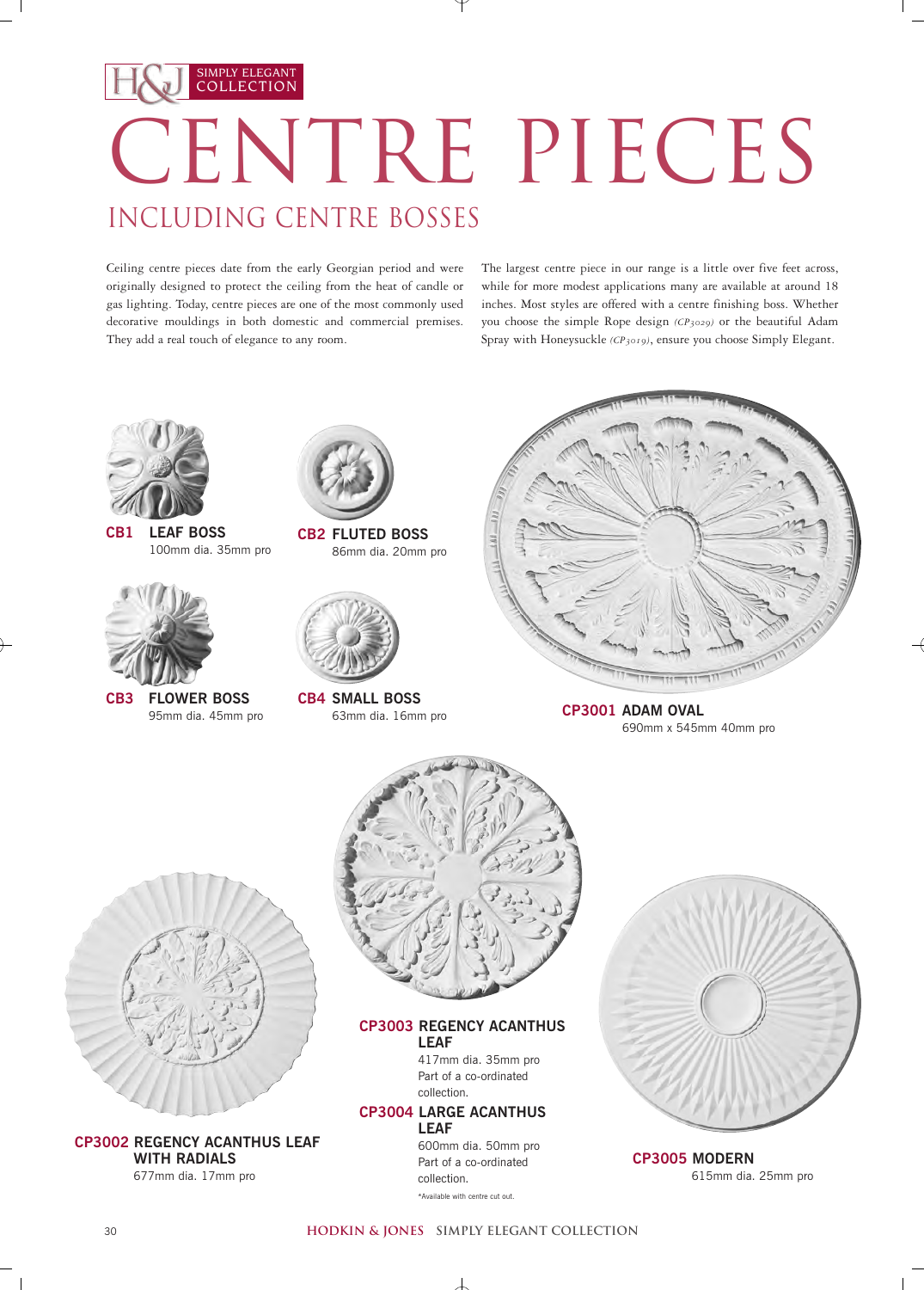

**hodkin & jones simply elegant collection** 31

 $\overline{\phantom{a}}$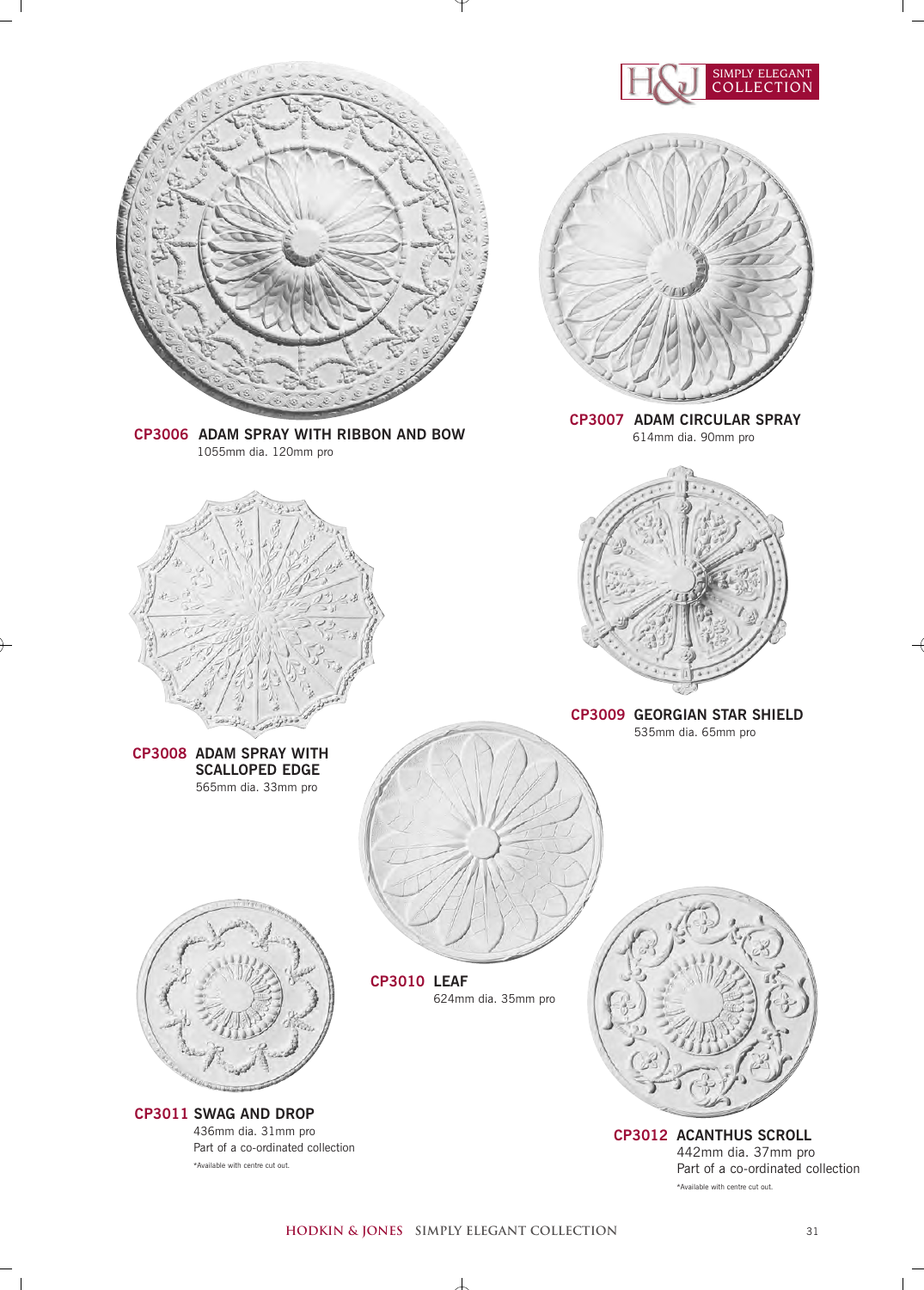





**CP3013 ADAM OVAL SPRAY WITH RIBBONED CANOPY** 1518mm x 1075mm 132mm pro

**CP3014 ADAM OVAL WITH SCALLOPED CANOPY** 1530mm x 1240mm 40mm pro



**CP3017 SMALL RONDELLE**  489mm dia. 27mm pro

**CP3016 EMBASSY**  856mm dia. 63mm pro



**CP3019 ADAM SPRAY WITH HONEYSUCKLE**  840mm dia. 32mm pro



680mm dia. 26mm pro

丄

 $\mathbb{R}$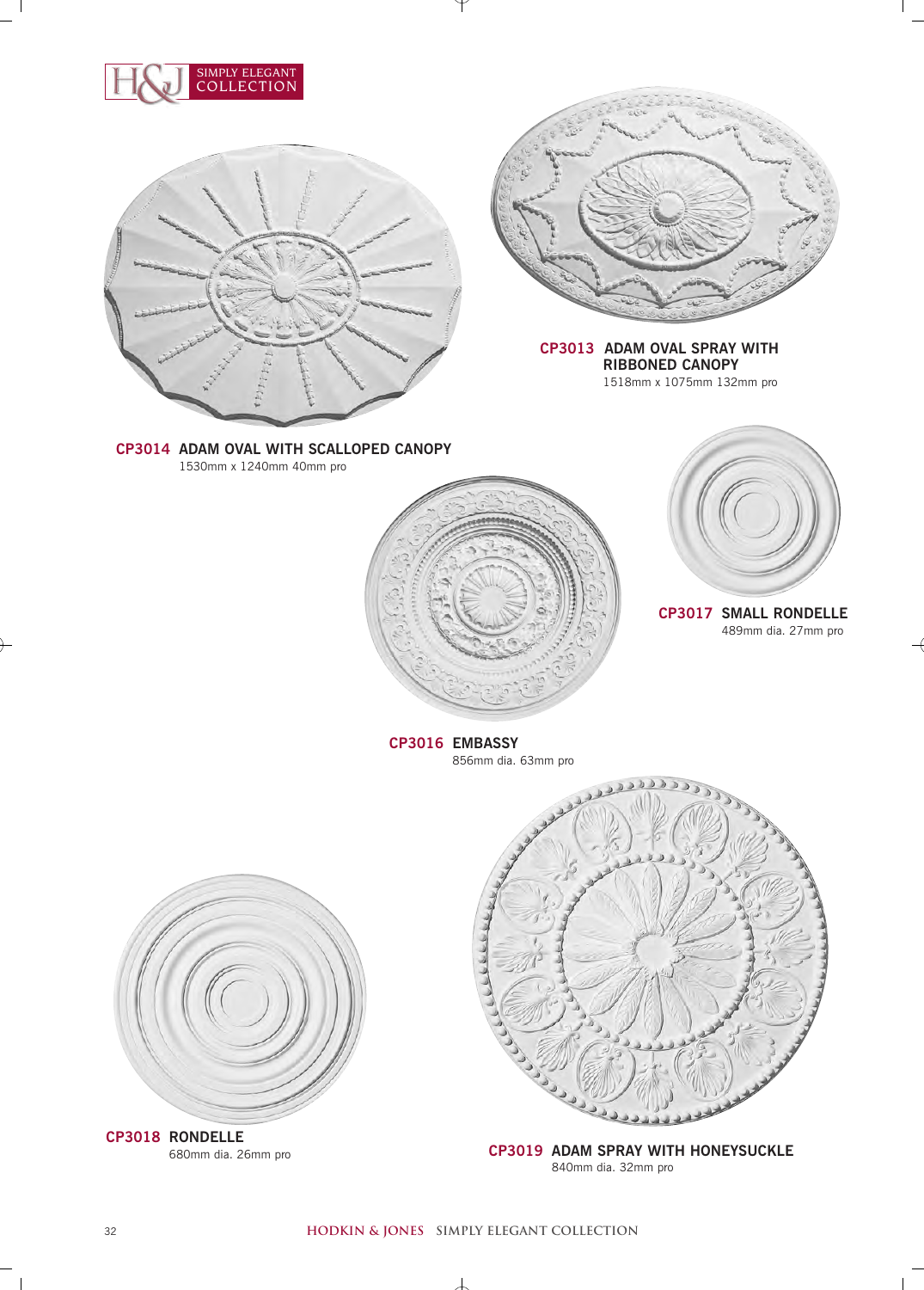



**CP3020 VICTORIA** 589mm dia. 32mm pro



**CP3021 CONSULATE** 595mm dia. 57mm pro



**CP3022 LEAF SPRAY WITH RIB AND FLORET**



710mm dia. 42mm pro **CP3023 HUSK SPRAY WITH SCALLOPED EDGE** 715mm dia. 19mm pro



**CP3024 HUSK SPRAY WITH RIB AND SCALLOPED EDGE**  625mm dia. 21mm pro

 $\Box$ 



**CP3025 LEAF SPRAY WITH RADIALS** 440mm dia. 21mm pro

 $\perp$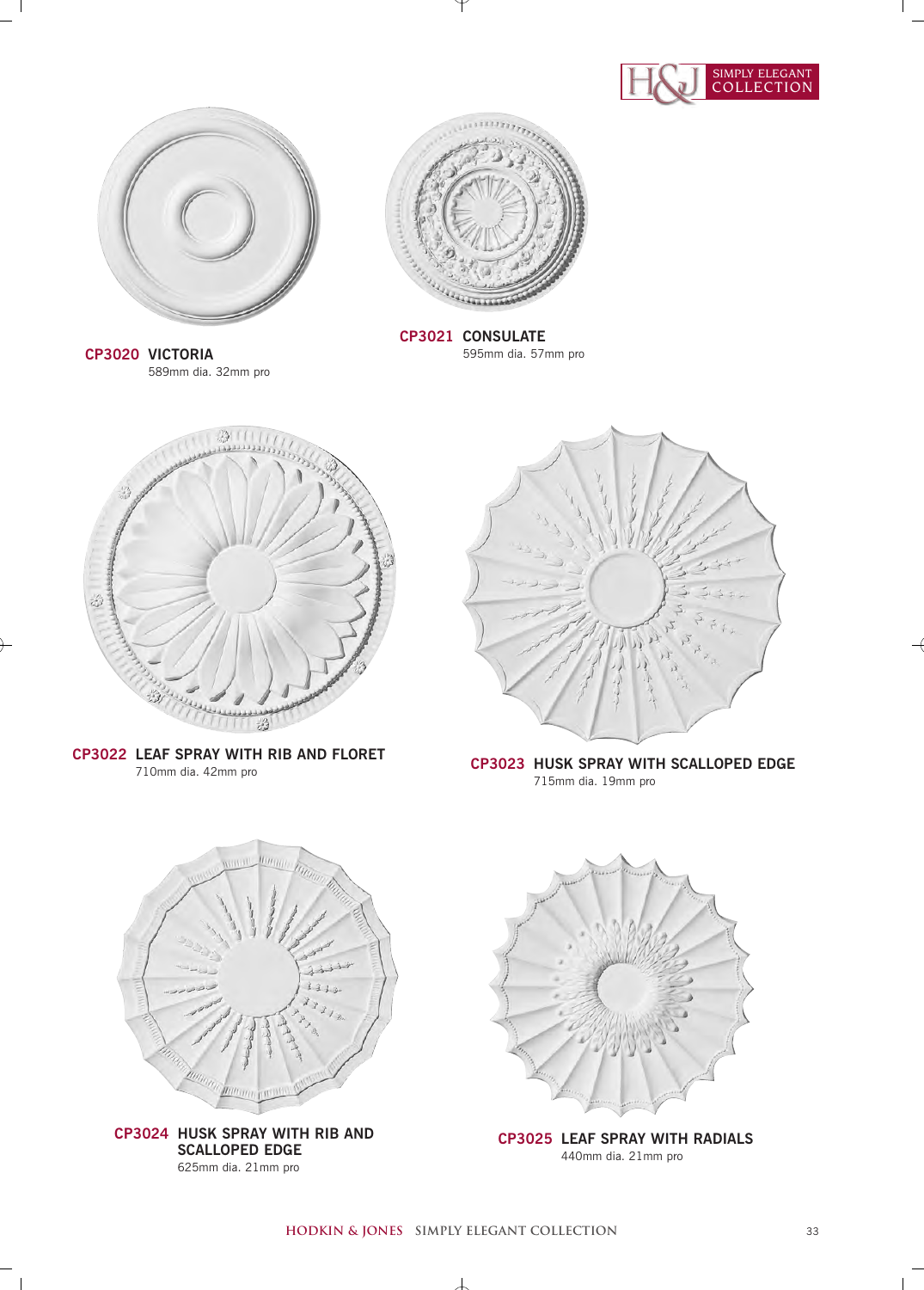

 $\overline{\phantom{a}}$